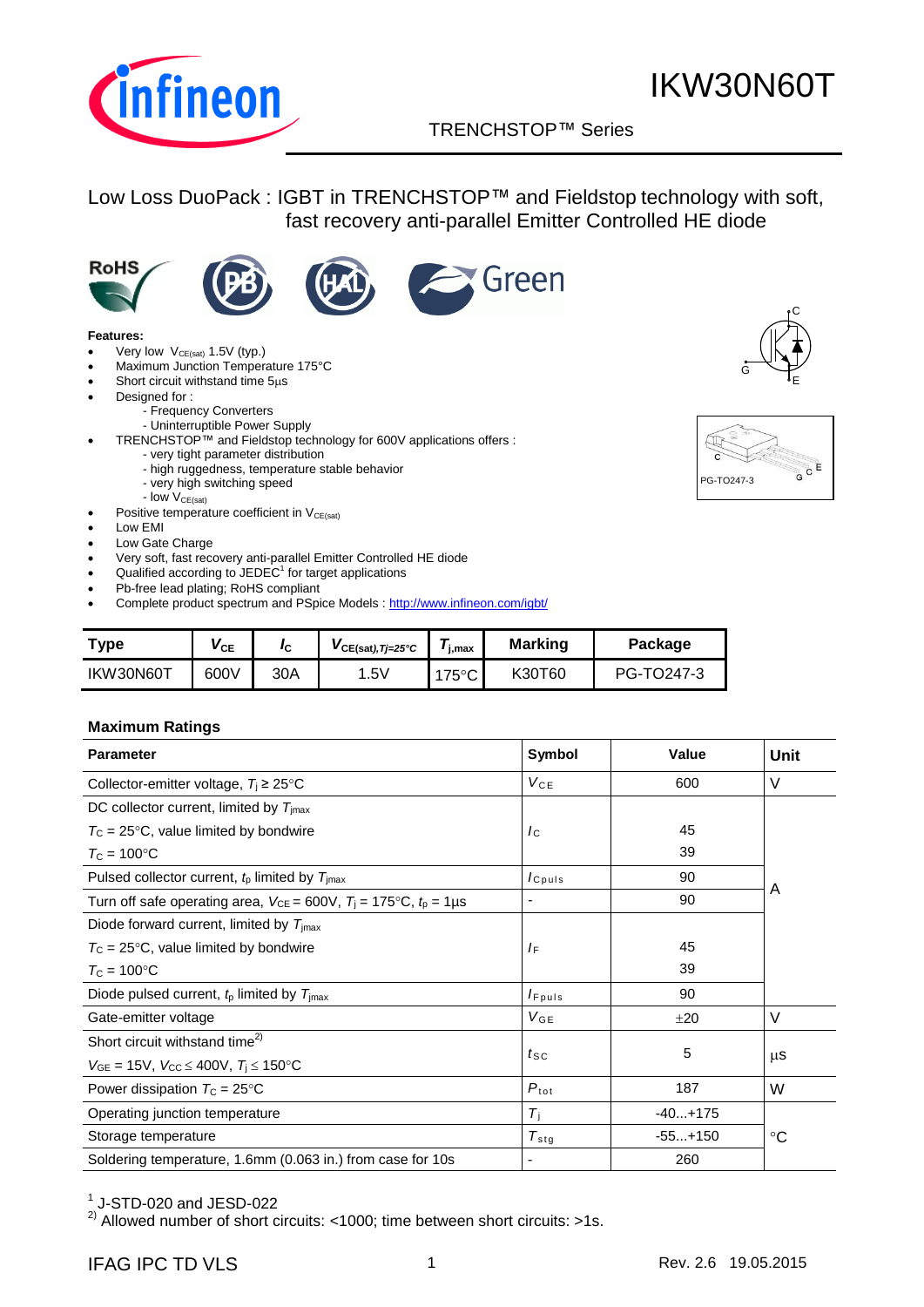

#### **Thermal Resistance**

| <b>Parameter</b>          | <b>Symbol</b>      | <b>Conditions</b> | Max. Value | Unit       |
|---------------------------|--------------------|-------------------|------------|------------|
| <b>Characteristic</b>     |                    |                   |            |            |
| IGBT thermal resistance,  | $R_{th,JC}$        |                   | 0.80       | <b>K/W</b> |
| junction - case           |                    |                   |            |            |
| Diode thermal resistance, | $R_{\text{thJCD}}$ |                   | 1.05       |            |
| junction - case           |                    |                   |            |            |
| Thermal resistance,       | $R_{thJA}$         |                   | 40         |            |
| junction - ambient        |                    |                   |            |            |

## **Electrical Characteristic,** at  $T_j = 25 \degree C$ , unless otherwise specified

| <b>Parameter</b>                     | <b>Symbol</b>    | <b>Conditions</b>                    | Value |                |      | Unit |
|--------------------------------------|------------------|--------------------------------------|-------|----------------|------|------|
|                                      |                  |                                      | min.  | typ.           | max. |      |
| <b>Static Characteristic</b>         |                  |                                      |       |                |      |      |
| Collector-emitter breakdown voltage  | $V_{(BR)CES}$    | $V_{GE} = 0V$ , $I_C = 0.2mA$        | 600   | $\blacksquare$ |      | V    |
| Collector-emitter saturation voltage | $V_{CE(sat)}$    | $V_{GE}$ = 15V, $I_C$ =30A           |       |                |      |      |
|                                      |                  | $T_i = 25^\circ \text{C}$            |       | 1.5            | 2.05 |      |
|                                      |                  | $T_i = 175$ °C                       |       | 1.9            |      |      |
| Diode forward voltage                | $V_{\rm F}$      | $V_{GE} = 0V, I_F = 30A$             |       |                |      |      |
|                                      |                  | $T_i = 25^{\circ}C$                  |       | 1.65           | 2.05 |      |
|                                      |                  | $T_i = 175$ °C                       |       | 1.6            |      |      |
| Gate-emitter threshold voltage       | $V_{GE(th)}$     | $I_c = 0.43mA,$<br>$V_{CE} = V_{GE}$ | 4.1   | 4.9            | 5.7  |      |
| Zero gate voltage collector current  | $I_{CES}$        | $V_{CF}$ =600V,<br>$V_{GE} = 0V$     |       |                |      | μA   |
|                                      |                  | $T_i = 25^{\circ}C$                  |       |                | 40   |      |
|                                      |                  | $T_i = 175$ °C                       |       |                | 2000 |      |
| Gate-emitter leakage current         | $I_{\text{GES}}$ | $V_{CE} = 0V, V_{GE} = 20V$          |       |                | 100  | nA   |
| Transconductance                     | $g_{\rm fs}$     | $V_{CE} = 20V$ , $I_C = 30A$         | ٠     | 16.7           |      | S    |
| Integrated gate resistor             | $R_{Gint}$       |                                      |       |                |      | Ω    |

#### **Dynamic Characteristic**

| Input capacitance                             | $C_{iss}$         | $V_{CE} = 25V$ ,                                                                 | 1630 | pF |
|-----------------------------------------------|-------------------|----------------------------------------------------------------------------------|------|----|
| Output capacitance                            | $C_{\text{oss}}$  | $V_{GE} = 0V$ ,                                                                  | 108  |    |
| Reverse transfer capacitance                  | $C_{\text{rss}}$  | $f = 1$ MHz                                                                      | 50   |    |
| Gate charge                                   | $Q_{\text{Gate}}$ | $V_{\text{CC}} = 480 \text{V}$ , $I_{\text{C}} = 30 \text{A}$                    | 167  | nC |
|                                               |                   | $V_{GE}$ =15V                                                                    |      |    |
| Internal emitter inductance                   | $L_{E}$           |                                                                                  | 13   | nH |
| measured 5mm (0.197 in.) from case            |                   |                                                                                  |      |    |
| Short circuit collector current <sup>1)</sup> | $I_{C(SC)}$       | $V_{GE}$ =15V, $t_{SC}$ ≤5µs<br>$V_{\text{CC}} = 400V$ ,<br>$T_i = 150^{\circ}C$ | 275  | A  |

<sup>1)</sup> Allowed number of short circuits: <1000; time between short circuits: >1s.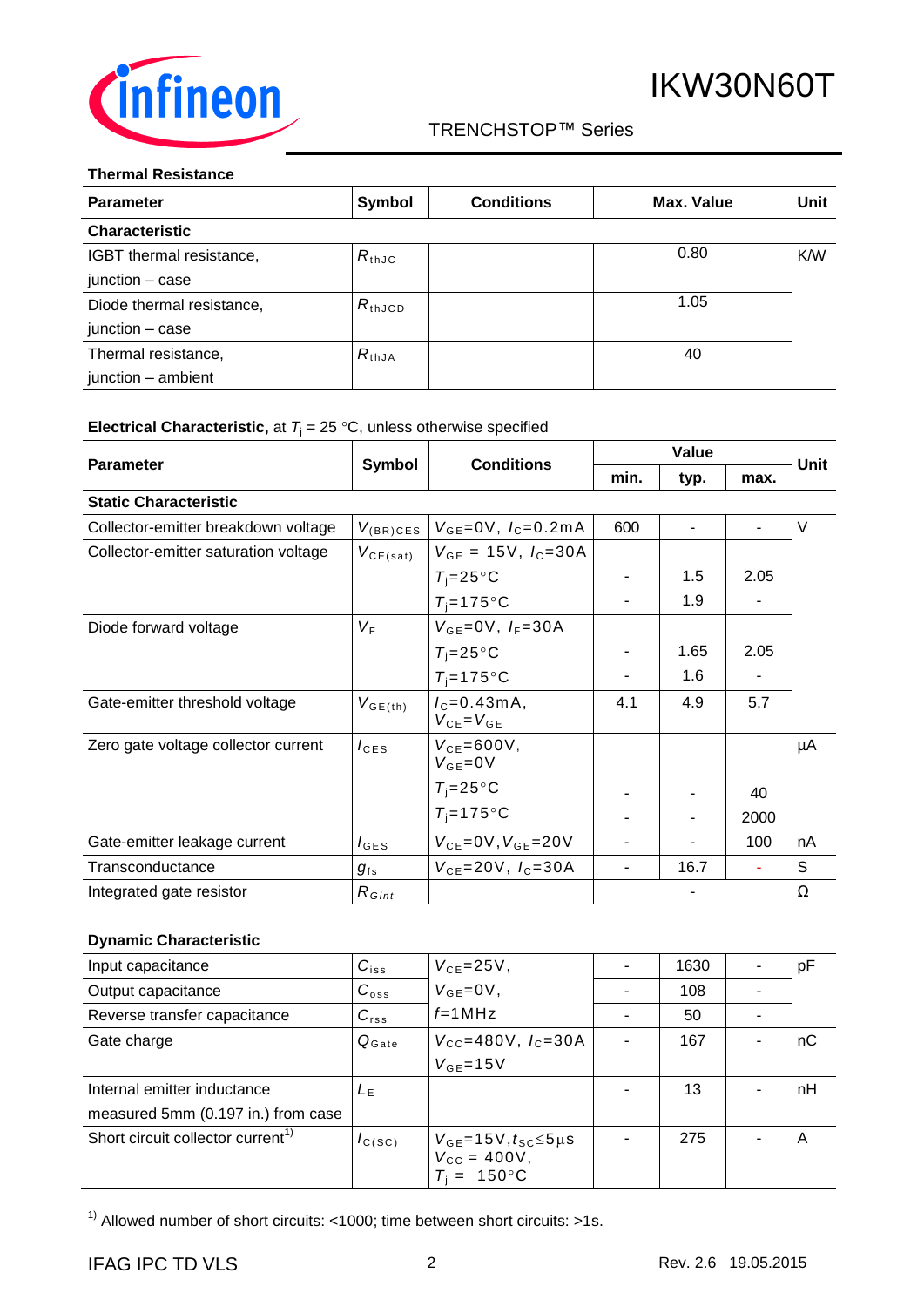

## TRENCHSTOP™ Series q

### **Switching Characteristic, Inductive Load, at**  $T_j = 25 \text{ °C}$

|                                                                    | Symbol               | <b>Conditions</b>                                                                                                                                                                        | Value |      |      |           |
|--------------------------------------------------------------------|----------------------|------------------------------------------------------------------------------------------------------------------------------------------------------------------------------------------|-------|------|------|-----------|
| <b>Parameter</b>                                                   |                      |                                                                                                                                                                                          | min.  | Typ. | max. | Unit      |
| <b>IGBT Characteristic</b>                                         |                      |                                                                                                                                                                                          |       |      |      |           |
| Turn-on delay time                                                 | $t_{\textsf{d}(on)}$ | $T_i = 25^\circ \text{C}$ ,                                                                                                                                                              |       | 23   |      | ns        |
| Rise time                                                          | $t_{\rm r}$          | $V_{\text{CC}} = 400V, I_{\text{C}} = 30A$ ,<br>$V_{GF} = 0/15V$ ,                                                                                                                       |       | 21   |      |           |
| Turn-off delay time                                                | $t_{\sf d(\sf off)}$ | $r_{\rm G}$ =10.6 $\Omega$ ,<br>$L_{\sigma} = 136$ nH, $C_{\sigma} = 39$ pF<br>$L_{\sigma}$ , $C_{\sigma}$ from Fig. E<br>Energy losses include<br>"tail" and diode reverse<br>recovery. |       | 254  |      |           |
| Fall time                                                          | $t_{\rm f}$          |                                                                                                                                                                                          |       | 46   |      |           |
| Turn-on energy                                                     | $E_{\rm on}$         |                                                                                                                                                                                          |       | 0.69 |      | mJ        |
| Turn-off energy                                                    | $E_{\rm off}$        |                                                                                                                                                                                          |       | 0.77 |      |           |
| Total switching energy                                             | $E_{ts}$             |                                                                                                                                                                                          |       | 1.46 |      |           |
| <b>Anti-Parallel Diode Characteristic</b>                          |                      |                                                                                                                                                                                          |       |      |      |           |
| Diode reverse recovery time                                        | $t_{\rm rr}$         | $T_i = 25^{\circ}C$ ,                                                                                                                                                                    |       | 143  |      | ns        |
| Diode reverse recovery charge                                      | $Q_{rr}$             | $V_R = 400V$ , $I_F = 30A$ ,                                                                                                                                                             |       | 0.92 |      | μC        |
| Diode peak reverse recovery current                                | $I_{\text{rrm}}$     | $di_F/dt = 910A/\mu s$                                                                                                                                                                   |       | 16.3 |      | A         |
| Diode peak rate of fall of reverse<br>recovery current during $tb$ | $di_{rr}/dt$         |                                                                                                                                                                                          |       | 603  |      | $A/\mu s$ |

#### **Switching Characteristic, Inductive Load, at**  $T = 175$  **°C**

| <b>Parameter</b>                          | Symbol              |                                                                                                                                                                                                                                         | Value |      |      | Unit |
|-------------------------------------------|---------------------|-----------------------------------------------------------------------------------------------------------------------------------------------------------------------------------------------------------------------------------------|-------|------|------|------|
|                                           |                     | <b>Conditions</b>                                                                                                                                                                                                                       | min.  | Typ. | max. |      |
| <b>IGBT Characteristic</b>                |                     |                                                                                                                                                                                                                                         |       |      |      |      |
| Turn-on delay time                        | $t_{\text{d}(on)}$  | $T_i = 175$ °C,<br>$V_{\text{CC}} = 400V, I_{\text{C}} = 30A,$<br>$V_{GE} = 0/15V$ ,<br>$r_{\rm G}$ =10.6 $\Omega$ ,<br>$L_{\sigma} = 136$ nH, $C_{\sigma} = 39$ pF<br>$L_{\sigma}$ , $C_{\sigma}$ from Fig. E<br>Energy losses include |       | 24   |      | ns   |
| Rise time                                 | $t_{\rm r}$         |                                                                                                                                                                                                                                         |       | 26   |      |      |
| Turn-off delay time                       | $t_{d(\text{off})}$ |                                                                                                                                                                                                                                         |       | 292  |      |      |
| Fall time                                 | $t_{\rm f}$         |                                                                                                                                                                                                                                         |       | 90   |      |      |
| Turn-on energy                            | $E_{\text{on}}$     |                                                                                                                                                                                                                                         |       | 1.0  |      | mJ   |
| Turn-off energy                           | $E_{\mathsf{off}}$  | "tail" and diode reverse<br>recovery.                                                                                                                                                                                                   |       | 1.1  |      |      |
| Total switching energy                    | $E_{ts}$            |                                                                                                                                                                                                                                         |       | 2.1  |      |      |
| <b>Anti-Parallel Diode Characteristic</b> |                     |                                                                                                                                                                                                                                         |       |      |      |      |
| Diode reverse recovery time               | $t_{\rm rr}$        | $T_i = 175$ °C                                                                                                                                                                                                                          |       | 225  |      | ns   |
| Diode reverse recovery charge             | $Q_{rr}$            | $V_R = 400V$ , $I_F = 30A$ ,                                                                                                                                                                                                            |       | 2.39 |      | μC   |
| Diode peak reverse recovery current       | $I_{\text{rrm}}$    | $di_F/dt = 910A/\mu s$                                                                                                                                                                                                                  |       | 22.3 |      | A    |

*di*r r */dt* - 310 - A/s

Diode peak rate of fall of reverse

recovery current during  $t_{\text{b}}$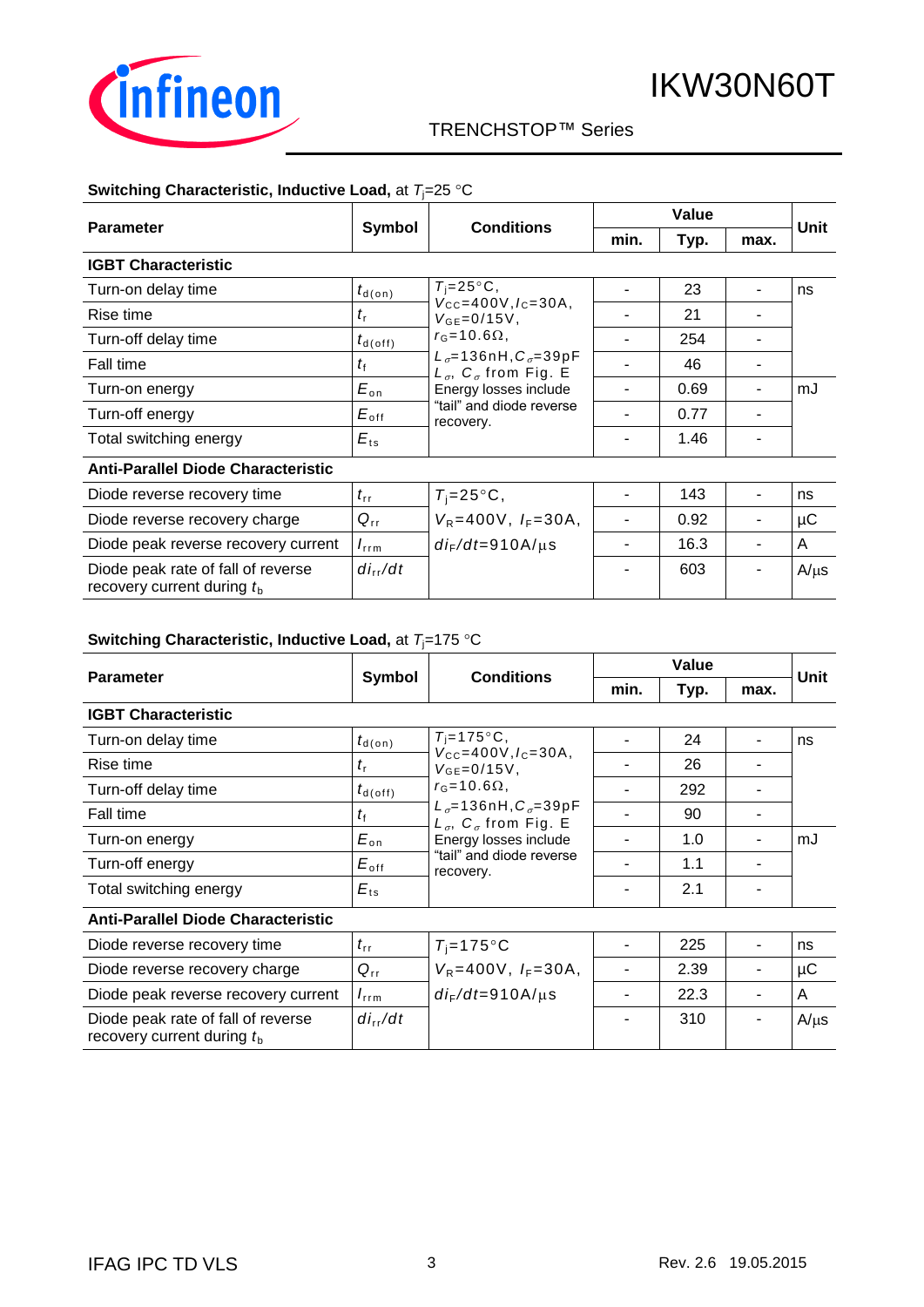

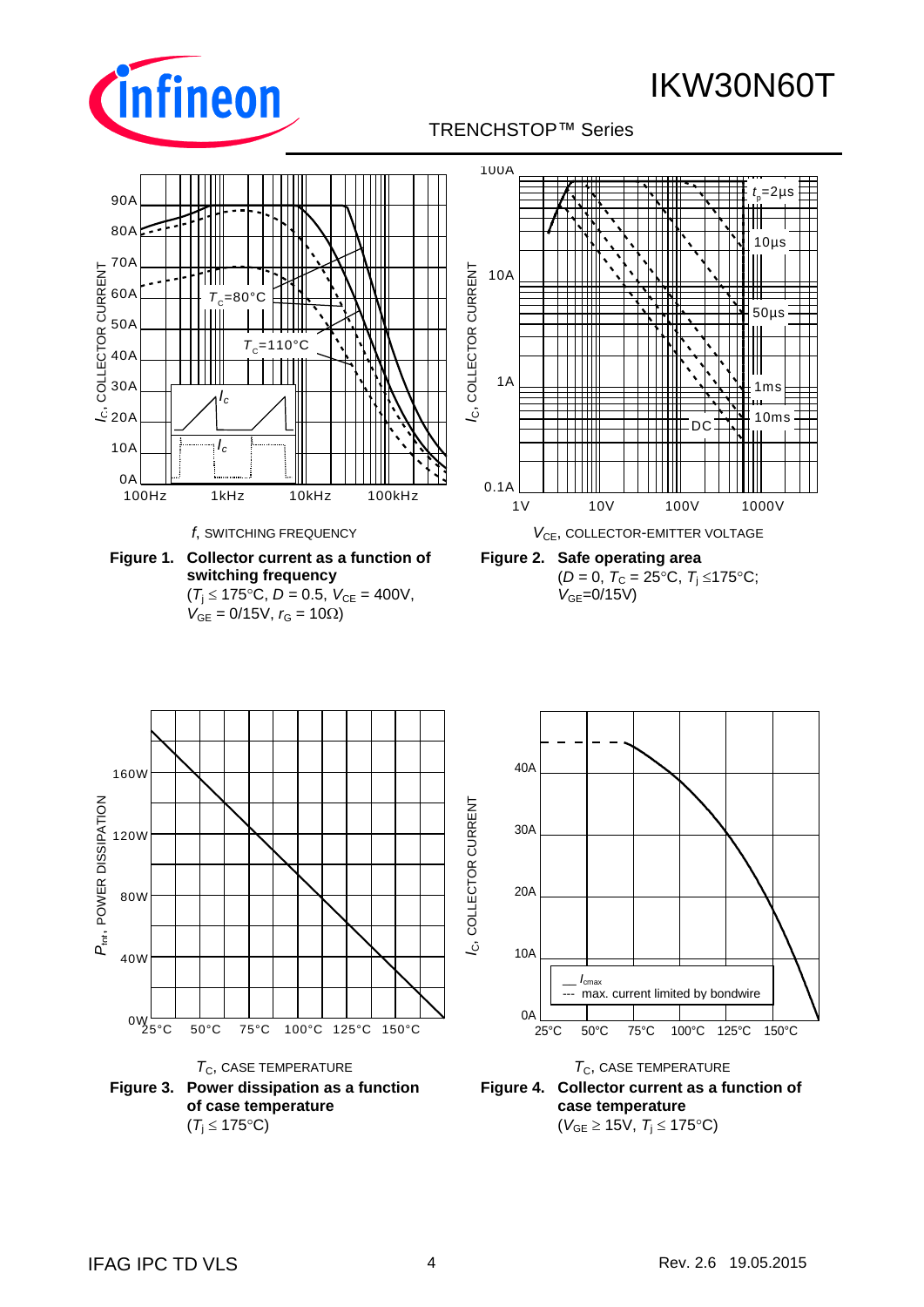





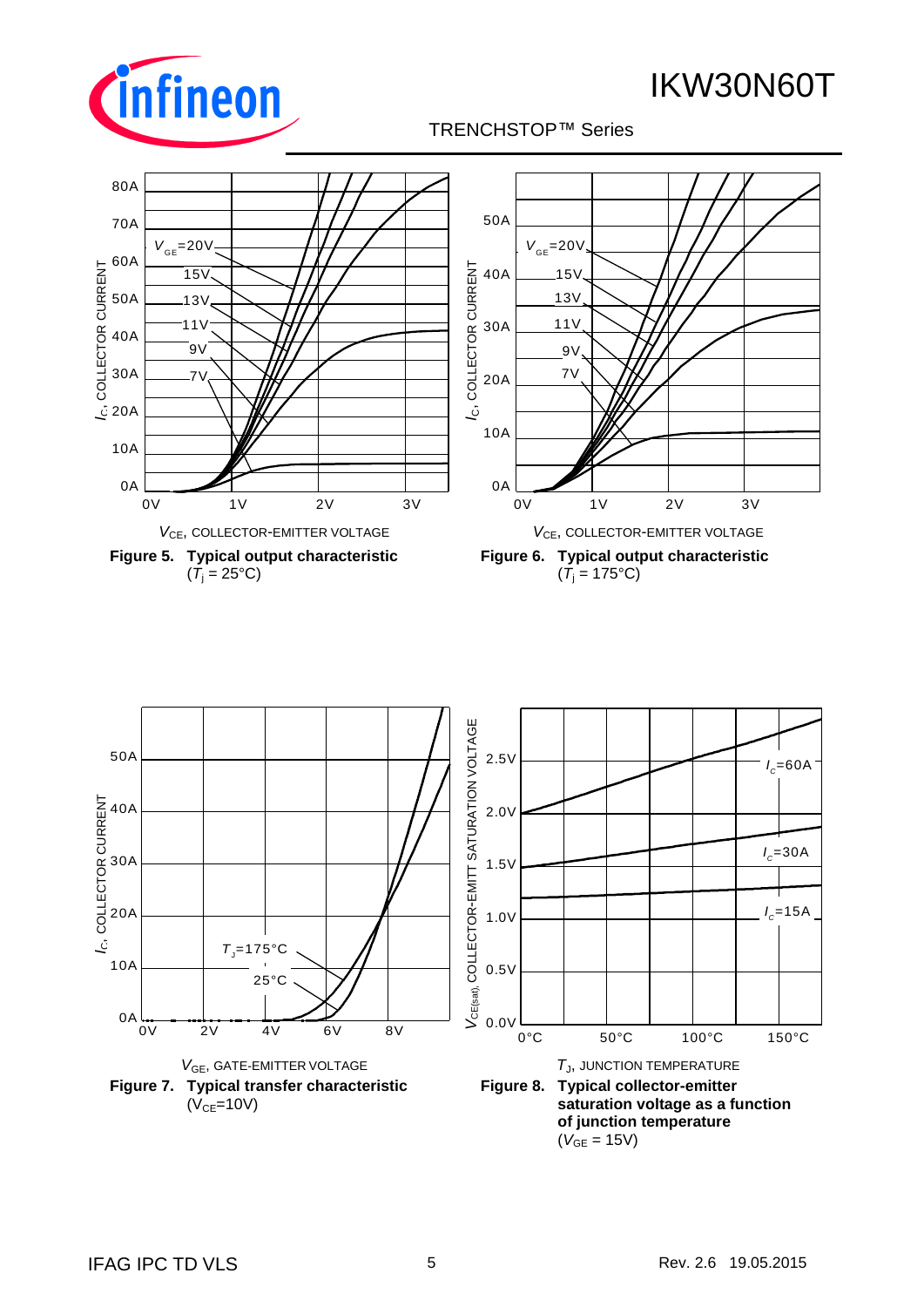

## TRENCHSTOP™ Series q



**Figure 12. Gate-emitter threshold voltage as a function of junction temperature**  $(I_C = 0.43 \text{mA})$ 

**Figure 11. Typical switching times as a** 

**function of junction temperature** (inductive load,  $V_{CE} = 400V$ ,  $V_{GE} = 0/15V$ ,  $I_C = 30A$ ,  $r_G = 10Ω$ , Dynamic test circuit in Figure E)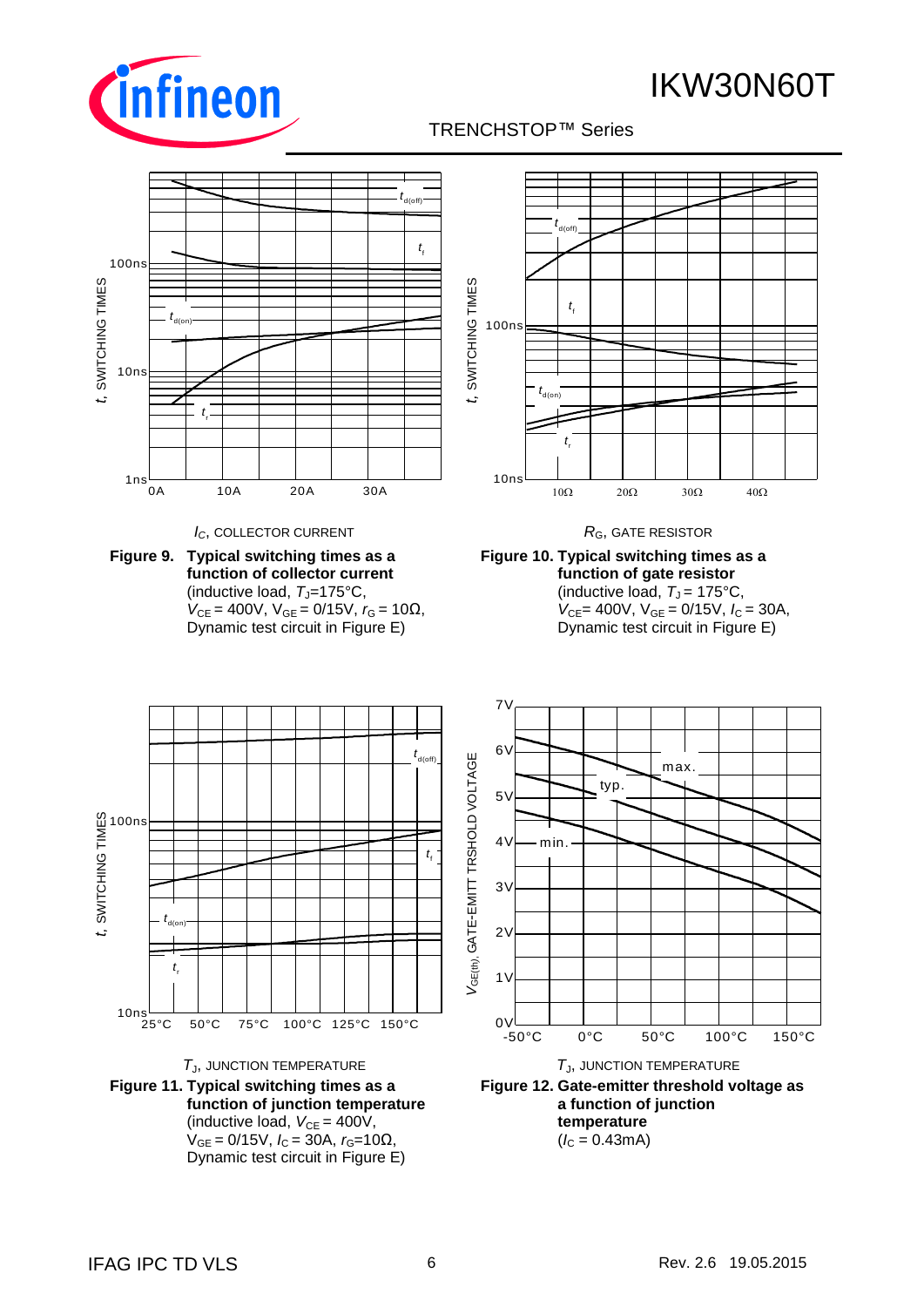





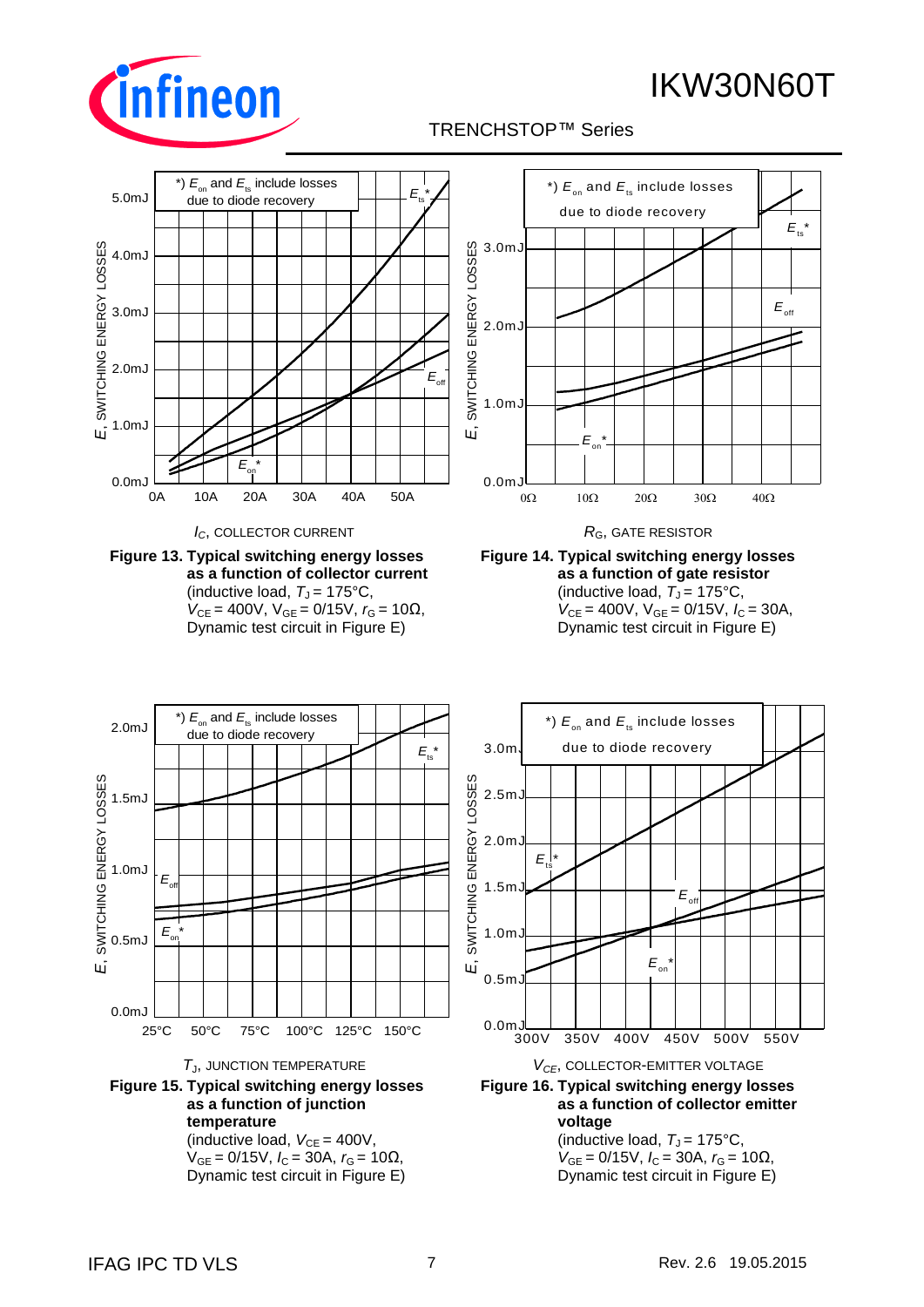









**Figure 18. Typical capacitance as a function of collector-emitter voltage**  $(V_{GE}=0V, f = 1 MHz)$ 

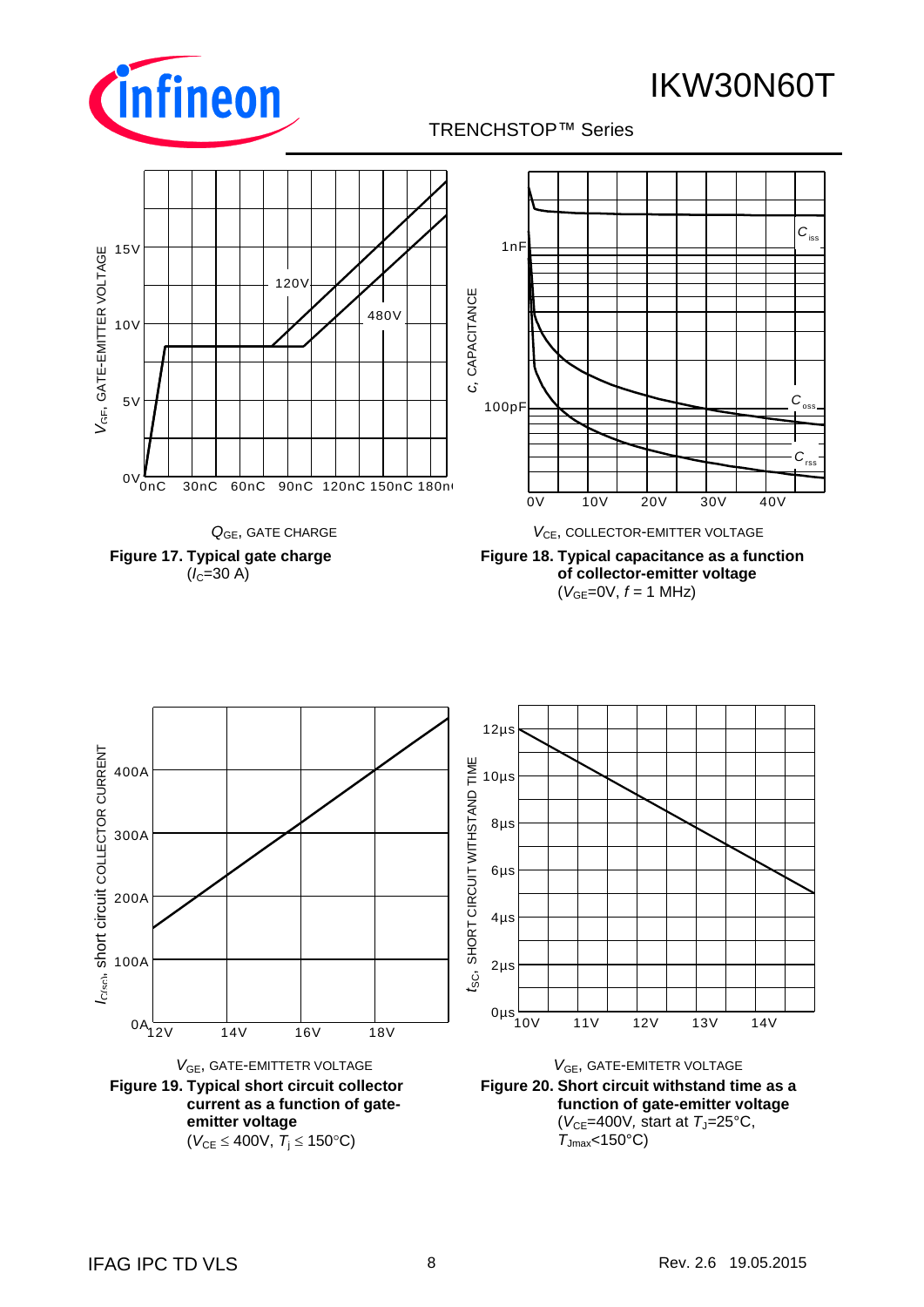

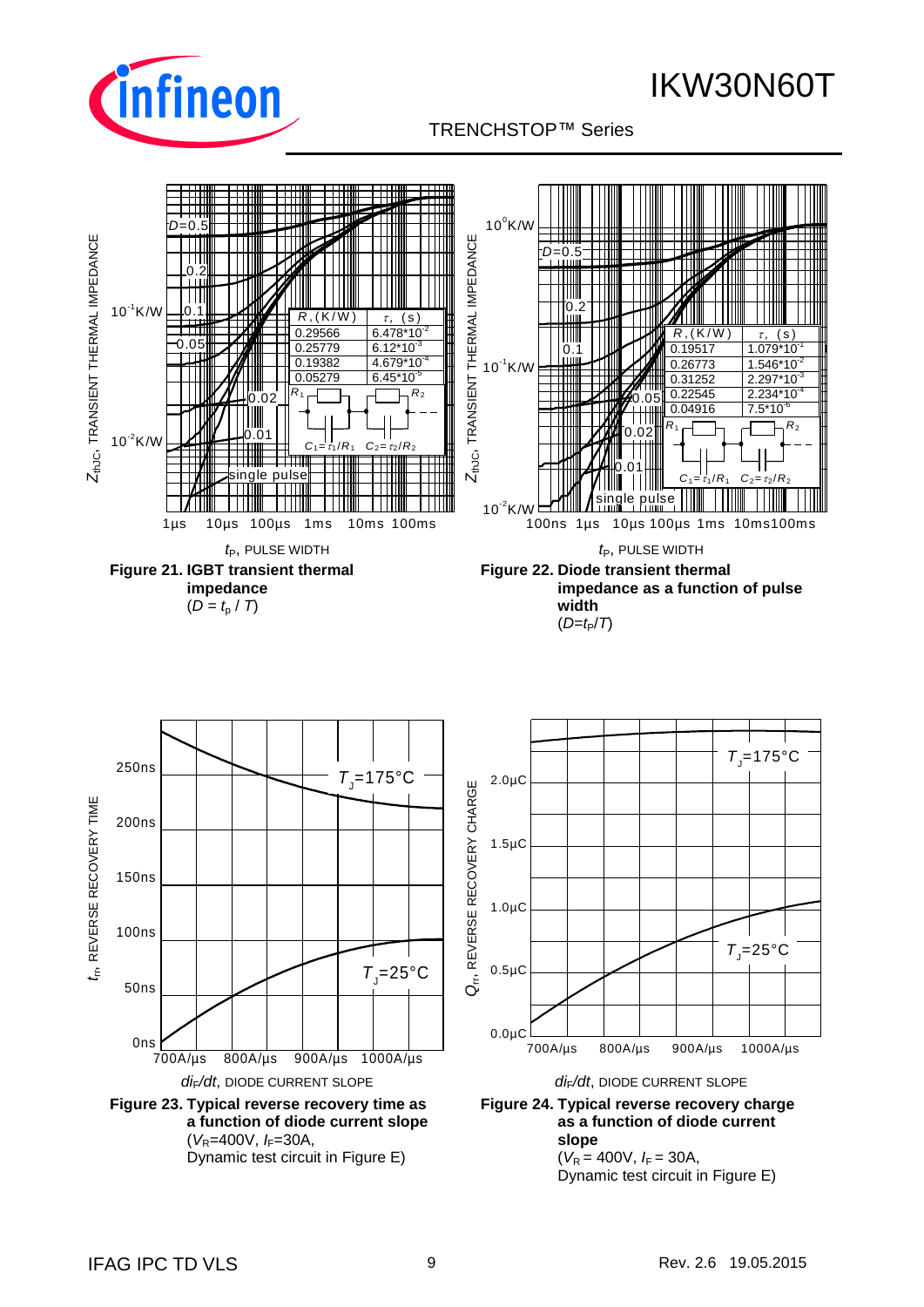

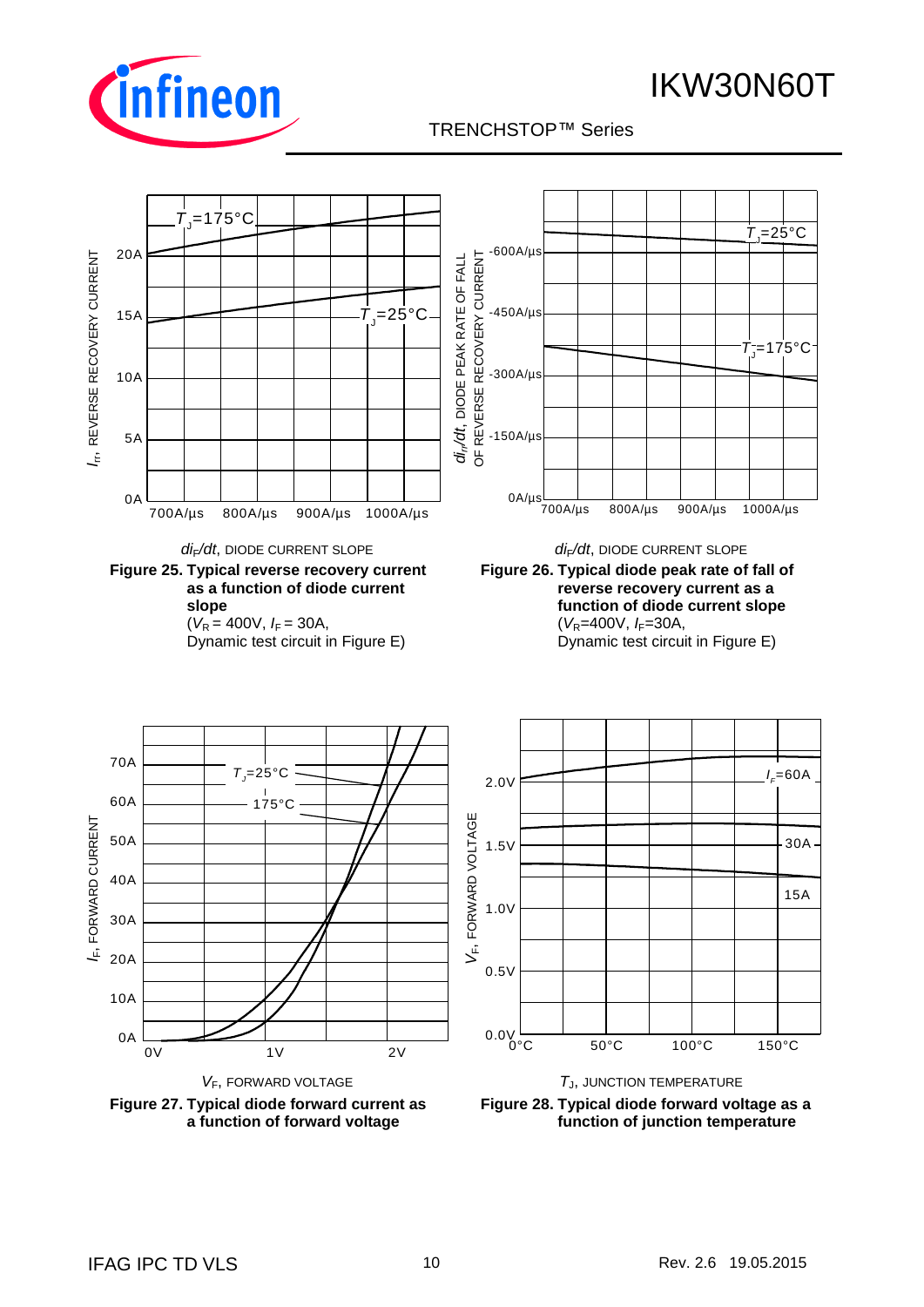

TRENCHSTOP™ Series q

**PG-TO247-3** 

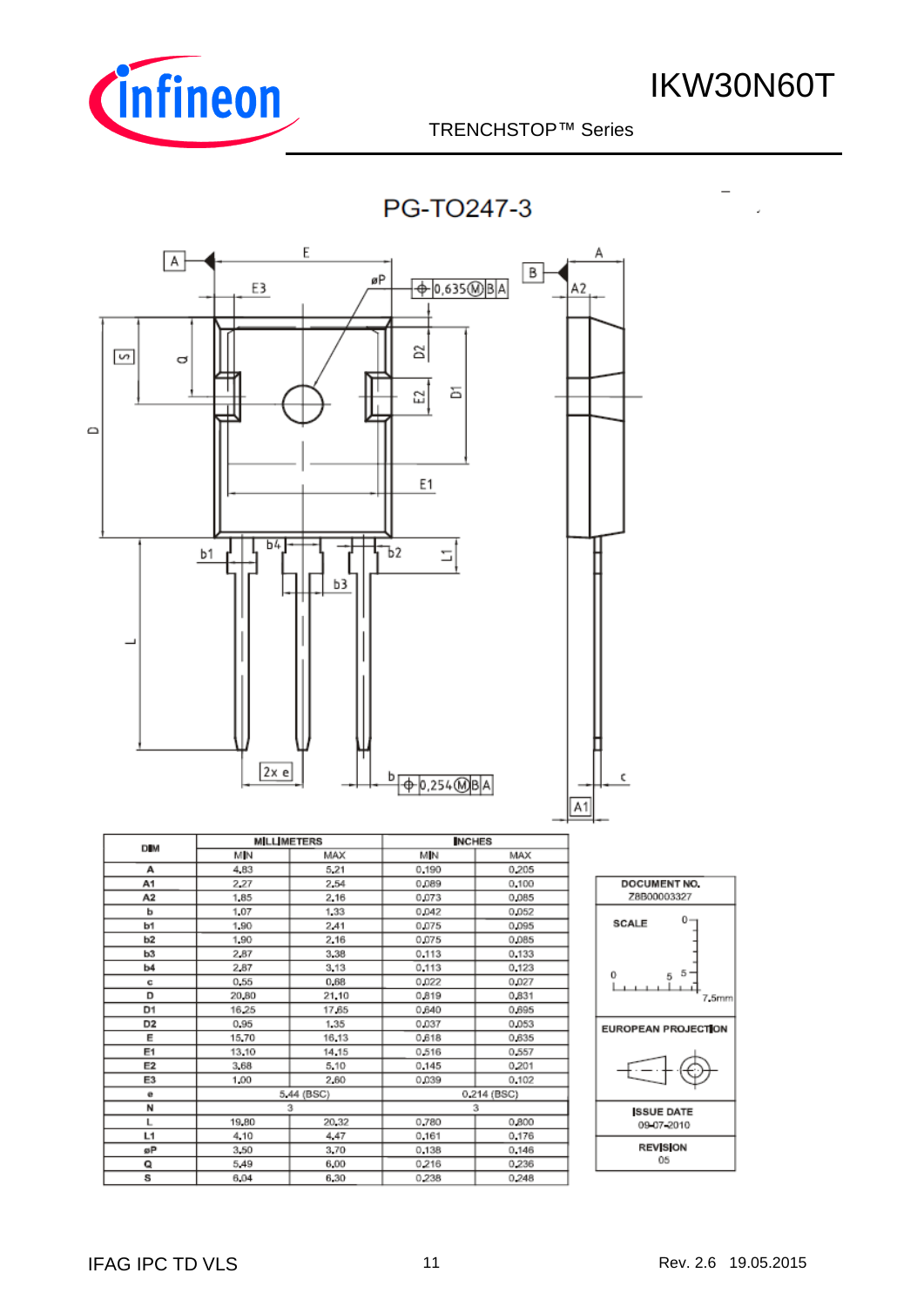



**Figure B. Definition of switching losses**